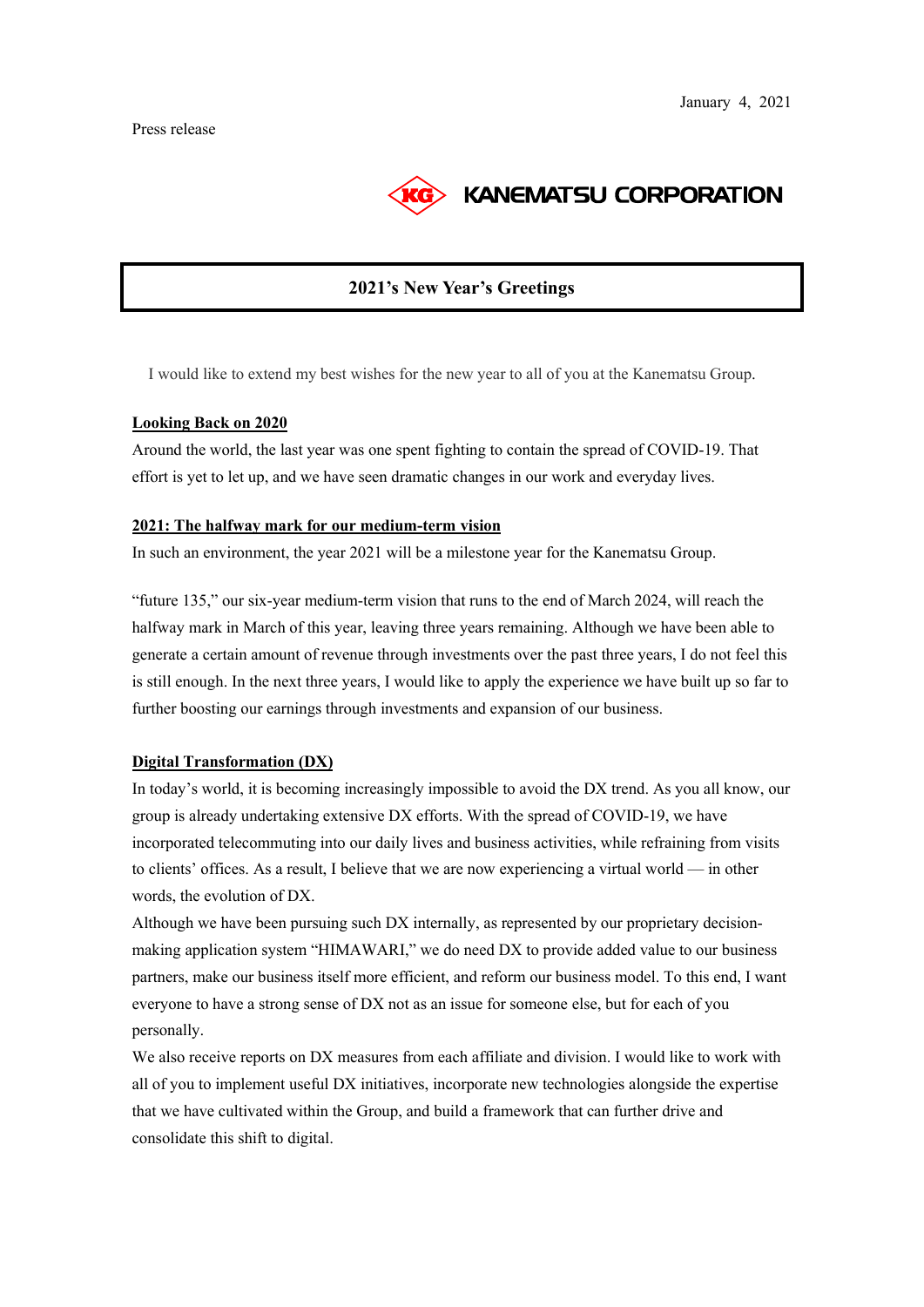#### **Initiatives addressing diversity, inclusion, and other social issues**

This year, we will also continue our efforts to promote D&I and implement reform of working practices.

At the end of last year, we received the Platinum Kurumin certification\* (the accreditation from the Minister of Health, Labor and Welfare as a company with excellent childcare support). In addition, we are establishing a efficient working environment by implementing a new telecommuting policy and revising the flextime system to introduce a full-flex system without core hours (still unique to Japanese companies). We will maintain these efforts going forward, working to improve both revenues and employee satisfaction.

With respect to our internal educational environment, Kanematsu University will open a Graduate School in February. The current Kanematsu University program for junior employees is positioned as an undergraduate program, and in the Graduate School, we will put in place an educational system that allows employees to acquire more specialized knowledge and drive the expansion of our business forward.

In addition, 64% of all job offers for this year's spring recruitment in Japan were made to women. For just wide-area positions, the proportion of women was 37%. Meanwhile, the proportion of foreign nationals amongst those receiving job offers has increased to 15%. As part of our efforts to enhance diversity in our operations, I believe that this is one measure that will incorporate a wide range of values into our organization, prioritize pluralism, and build a strong Kanematsu. In April, a highly diverse group of new employees will be assigned to each department. As such, I would like to ask you to raise awareness of D&I (Diversity & Inclusion) in your respective workplaces.

In addition, we will continue to develop initiatives to address social issues such as environmental problems and the SDGs. As you all know, since April last year, we have been making concerted efforts to include the relevance of the SDGs and the contribution we will make to them in the proposals and decisions for important projects. I hope that you will maintain an ongoing awareness of addressing social issues as you build your businesses.

In the first half of the last fiscal year, many sporting events, including the Olympics, were canceled due to the spread of COVID-19, but in the second half, many resumed without spectators.

INAC Kobe Leonessa, the women's soccer team that we sponsor, was no exception. We had many collaborations with INAC Kobe, including their participation in a youth soccer tournament that we held at the beginning of last year, and their distribution of information about our products through social media.

With the Olympic Games scheduled to be held this year and the opening of Japan's first women's professional soccer league scheduled for the fall, we, as a sponsor, will continue to support INAC Kobe and hope for the success of the players and the development of women's soccer.